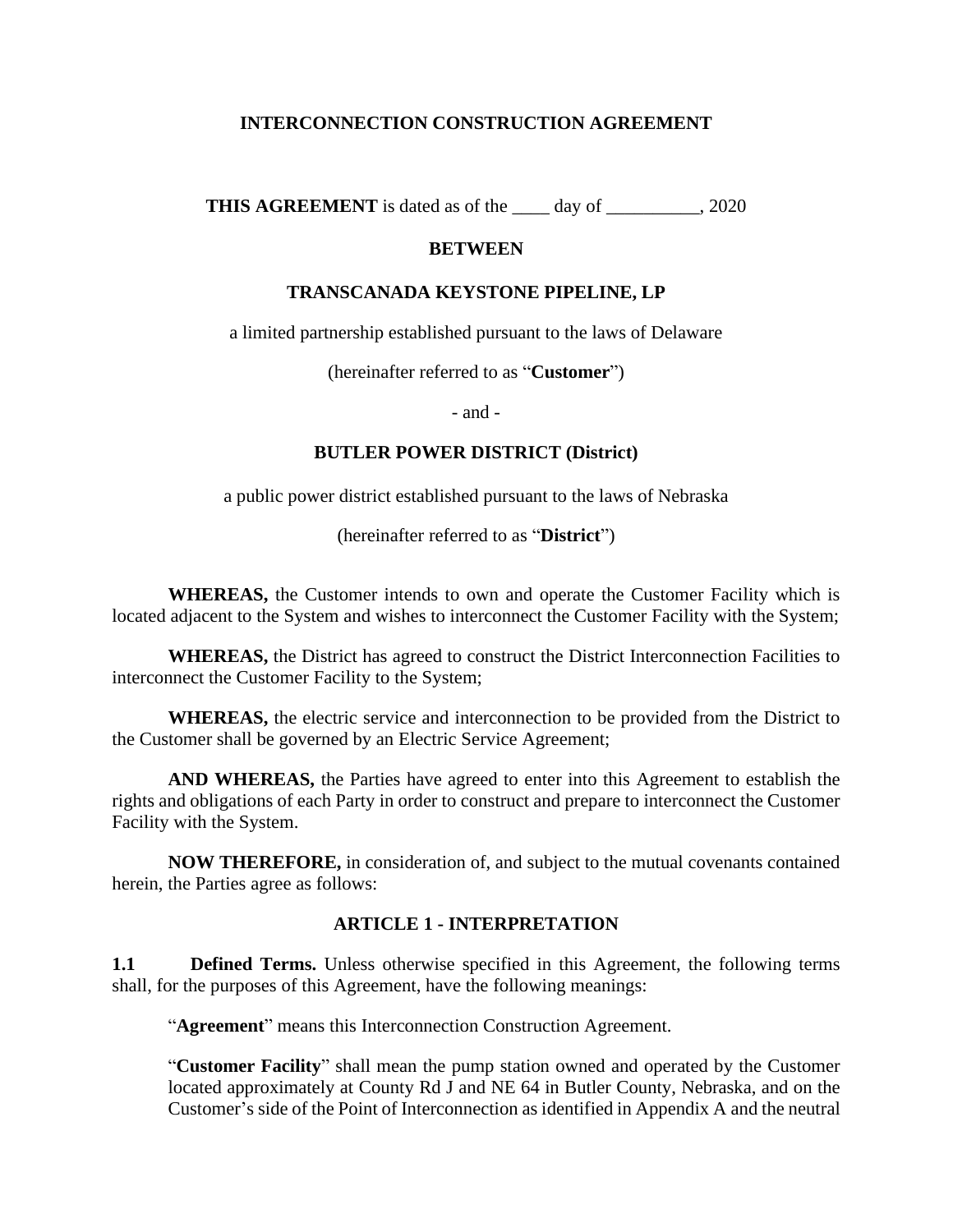grounding reactor, located within the District Substation, but owned and operated by the Customer, as identified in Appendix A.

"**District Interconnection Facilities**" shall mean all facilities and equipment owned, operated and maintained by the District on the District's side of the Point of Interconnection, as identified in Appendix A. At no point shall Customer acquire or maintain any ownership of District Interconnection Facilities.

"**District Substation**" shall mean the electrical substation owned by the District and located adjacent to the Customer Facility, approximately at County J on NE 64 in Butler County, Nebraska.

"**Effective Date**" shall have the meaning given in Section 2.1**.**

"**Estimated Authorized Construction Costs**" shall mean the cumulative construction costs, in US dollars, authorized by the Customer that the District may incur for the District Interconnection Facilities for each applicable quarter, as set out in Appendix B. The quarter following the Service-Ready Date shall include the True-Up, as set forth in Section 4.2.

**"Facilities Charge"** shall mean a minimum monthly fee assessed to Customer beginning on the Service-Ready Date.

"**Force Majeure"** shall mean any cause beyond the control of the Party affected, including but not restricted to, acts of God, flood, drought, earthquake, storm, fire, lightning, epidemic, war, riot, civil disturbance or disobedience, labor dispute, labor or material shortage, power supply, interruptions to supply or delays in transportation, sabotage, acts of public enemy, acts of terrorism or threats thereof, explosions, orders, regulations or restrictions imposed by governmental, military, or lawfully established civilian authorities, which, in any of the foregoing cases, by exercise of due diligence such Party could not reasonably have been expected to avoid, and which, by the exercise of due diligence, it has been unable to overcome, but does not include any cause arising out of a Party's act of negligence or intentional wrongdoing nor mere economic hardship of a Party.

"**Governmental Authority**" means any federal, state, regional, city, or local government, any intergovernmental association or political subdivision thereof, or any other governmental, regulatory, or administrative agency, court, commission, administration, department, board, or other governmental subdivision, legislature, rulemaking board, tribunal, or authority, or any Person acting as a delegate or agent of any of the foregoing. Notwithstanding the foregoing, neither the District nor the Wholesale Power Provider shall be considered a Governmental Authority.

"**Good Utility Practices**" shall mean, at any particular time, any of the practices, methods and acts engaged in or approved by a significant portion of the electric utilities located in North America during the relevant time period, or any of the practices, methods and acts which, in the exercise of reasonable judgment in light of the facts known at the time a decision is made, could be expected to produce the desired result at the lowest reasonable cost consistent with reliability, safety and expedition. Good Utility Practices are not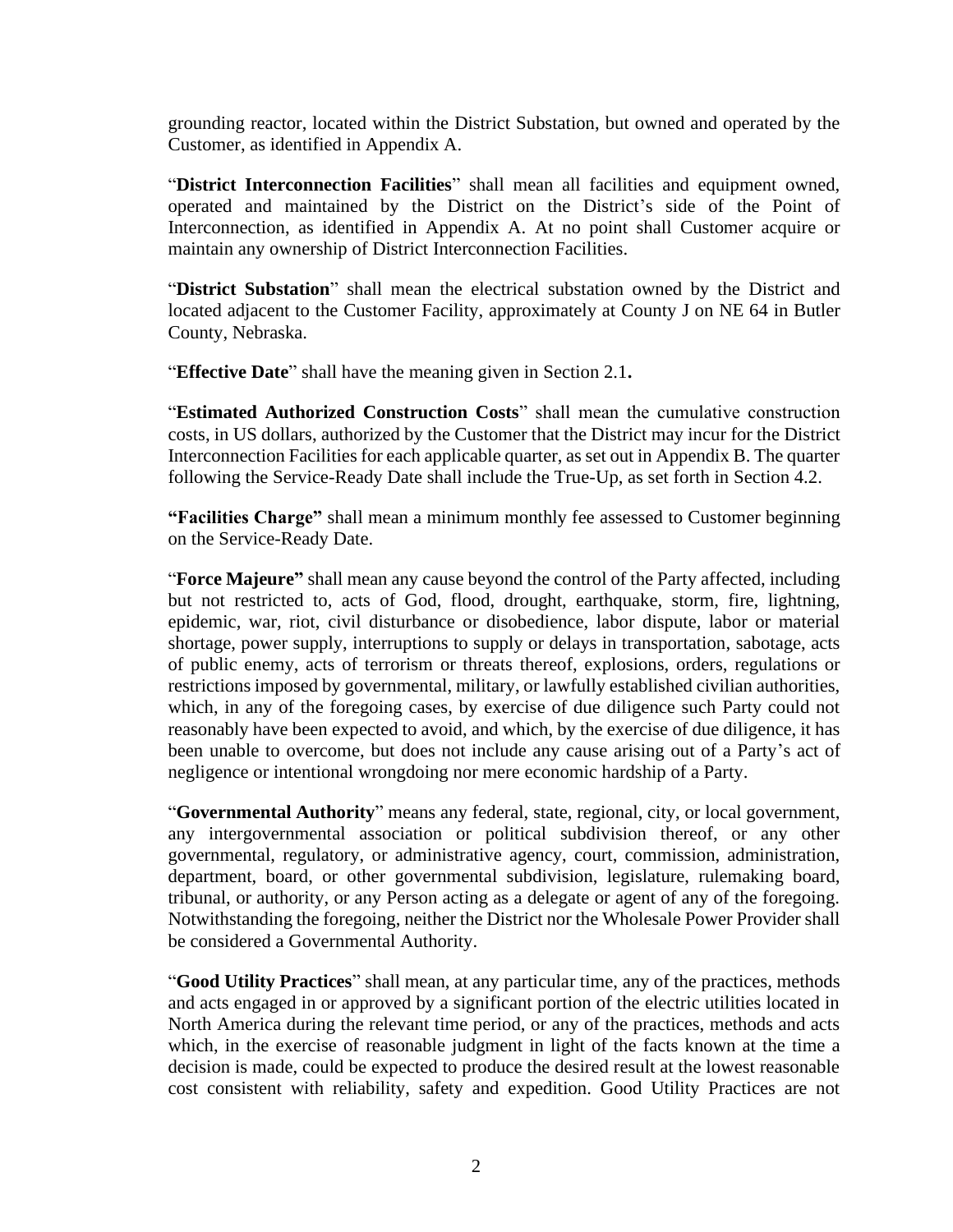intended to be limited to the optimum practices, methods or acts to the exclusion of all others, but rather to be a range of acceptable practices, methods or acts.

"**In-Service-Date"** shall mean the day the District Interconnection Facilities have been completed as required by this Agreement and energized at the request of the Customer. The In-Service-Date shall be \_\_\_\_\_\_\_\_\_\_\_\_\_\_\_, 20\_\_. Nominal energy consumption, such as a security light, does not trigger the In-Service-Date.

"**Party**" shall mean either the Customer or District and "**Parties**" shall mean both the Customer and District.

"**Point of Interconnection**" shall mean the point located at County Rd J and NE 64 and depicted in Appendix A where the District Interconnection Facilities interconnect with the Customer Facility.

"**Project Schedule**" means the project schedule for construction of the District Interconnection Facilities set out in Appendix B, as amended from time to time.

**"Service-Ready Date"** means the date the District Interconnection Facilities are fully constructed and extends until the In-Service-Date. To the extent any allowances or other credits are provided to Customer, such allowances and credits shall be triggered as of the Service-Ready Date. **"System**" shall mean the newly constructed and existing subtransmission facilities owned and operated by the District.

"**Term**" shall have the meaning given in Section 2.2.

"**Total Construction Costs**" shall mean the maximum of all costs and expenses, in US dollars, including without limitation legal, accounting and other fees and costs, that may be incurred by the District in obtaining all necessary approvals and for designing, permitting, engineering, constructing, coordinating, and testing of the District Interconnection Facilities, as set out in Appendix B, including those costs incurred prior to the execution of this Agreement, and the True-Up incurred after the execution of this Agreement.

#### **1.2 Attachments and Appendices.**

The following attachments and appendices shall form part of this Agreement:

Appendix A Diagram of the District Interconnection Facilities and Point of Interconnection Appendix B Project Schedule, Estimated Construction Costs, Estimated Authorized Construction Costs and Total Construction Costs

## **ARTICLE 2 - TERM OF AGREEMENT**

**2.1 Effective Date.** This Agreement shall become effective on of the date first written above (the "**Effective Date**").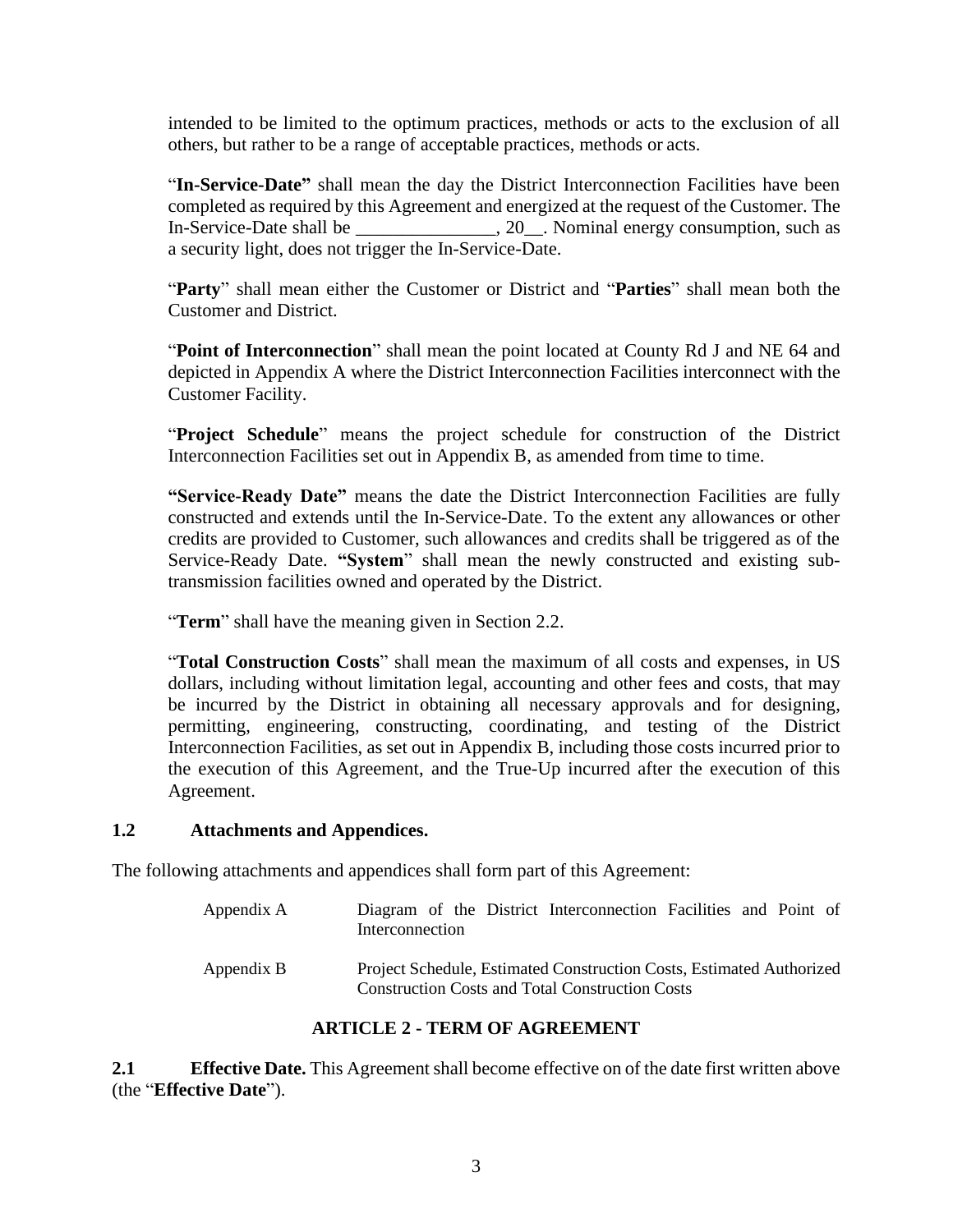**2.2 Term.** This Agreement shall continue in full force and effect from the Effective Date until earlier of: (i) the date the Customer terminates this Agreement pursuant to Section 7.1; (ii) the District terminates this Agreement pursuant to Section 7.2 or 7.5 or (iii) the In-Service-Date (the "**Term**").

**2.3 Survival.** The applicable provisions of this Agreement shall continue in effect after termination hereof to the extent necessary to provide for final billings, billing adjustments, the determination and enforcement of liability and indemnification obligations arising from acts or events that occurred while this Agreement was in effect and for the enforcement of obligations that continue beyond the term of this Agreement as specifically provided herein.

## **ARTICLE 3 - CONSTRUCTION OF DISTRICT INTERCONNECTION FACILITIES**

**3.1 District Interconnection Facilities.** The District shall design, procure, construct, install, and maintain the District Interconnection Facilities in accordance with all requirements of applicable safety and/or engineering codes, including those of the District, Good Utility Practices, and all applicable laws and regulations.

**3.2 Estimated Authorized Construction Costs.** The District shall not at any time or in any quarter incur any costs or expenses in excess of the Estimated Authorized Construction Costs for the applicable quarter, and at no time shall the total costs and expenses for the District Interconnection Facilities incurred by the District exceed the Total Construction Costs. The Customer shall not be liable to the District for any costs or expenses incurred by the District which exceed the Estimated Authorized Construction Costs at that point unless the Customer has approved the construction cost increase. Any change to the Estimated Authorized Construction Costs, or the Total Construction Costs, must be agreed to in writing by the Customer. The Parties agree that any agreement to such amendment by the Customer is required to be written and timely in order to prevent delays to the Service-Ready Date or In-Service-Date, as applicable. If the Parties fail to reach agreement on a proposed amendment to the Estimated Authorized Construction Costs, or the Total Construction Costs, then either Party may terminate this Agreement.

**3.3 District Status Reports.** The District shall inform the Customer on a monthly basis, and at such other times as the Customer reasonably requests, of the status of the construction and installation of the District Interconnection Facilities including, but not limited to, the following information: (i) progress to date; (ii) a description of scheduled activities for the next period; (iii) the delivery status of all equipment ordered; and (iv) the identification of any event which the District reasonably expects may delay or advance the construction of the District Interconnection Facilities; and (v) updates to the Project Schedule.

**3.4 Customer Facility Layout.** The Customer shall submit a plot plan for the Customer Facility and the District Substation to the District for review prior to commencement of construction of the Customer Facility. The District shall review the plan to confirm and/or comment on the design and location of the District Substation. The District shall then procure, construct, install, and maintain the District Substation in accordance with all requirements of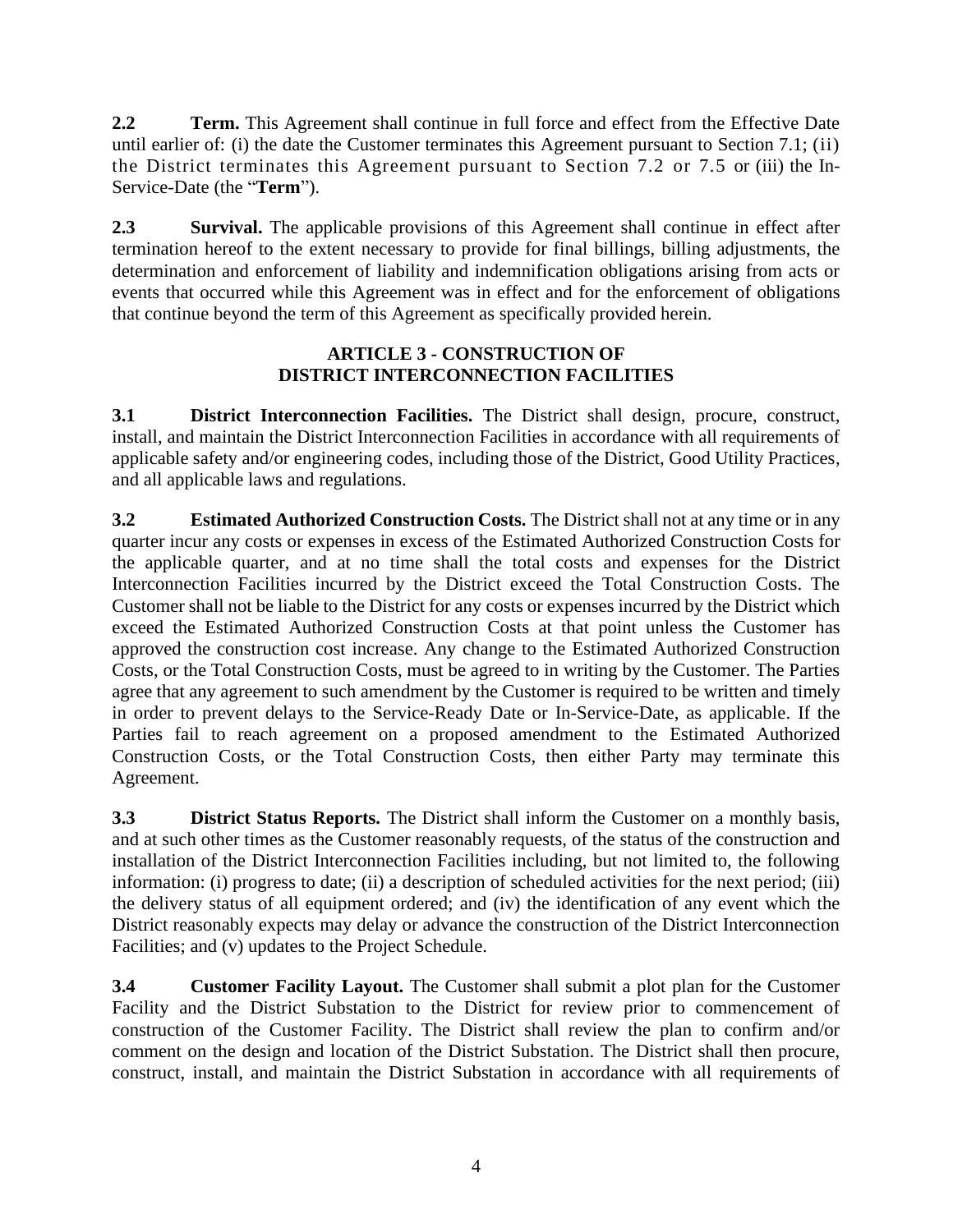applicable safety and/or engineering codes, including those of the District, Good Utility Practices, and all applicable laws and regulations.

**3.5 District Owned Substation & System.** The Customer will provide to the District:

- (i) suitable locations for the installation of the District Substation on or near the Customer Facility and site grading at no cost to the District;
- (ii) at no cost, a warranty deed for the property on which the District Substation will be located and a permanent access easement to the District Substation property; and
- (iii) permanent easements for the location of any portion of the System and/or transmission line which will be located on the Customer's property.

**3.6 Land Rights and Access.** Upon reasonable notice and supervision by a Party, each Party shall provide at no cost to the other Party any necessary access for ingress and egress across lands owned or controlled by the Party and/or its affiliates for the construction, operation, testing, and maintenance of necessary lines, substations, and other equipment to interconnect the District Interconnection Facilities and the Customer Facility.

**3.7 District Completion Obligations and Project Schedule.** District shall use all reasonable efforts to design, procure, construct, install, and test the District Interconnection Facilities in accordance with the Project Schedule, which schedule may be revised from time to time by mutual agreement of the Parties. The District shall, at the Customer's request and expense, use reasonable efforts to accelerate its work under this Agreement in order to meet the Project Schedule, provided that the Customer authorizes such actions and the costs associated therewith in advance.

# **ARTICLE 4 - PAYMENT**

**4.1 Construction Payment.** The Customer shall pay the District the actual expenses incurred by the District for the construction of the District Interconnection Facilities, as invoiced by the District, up to the Estimated Authorized Construction Costs at the time of such invoice. The District shall render an invoice for the estimated construction costs, as set forth within Appendix B, in advance of each calendar quarter by electronic mail to the Customer on or before the 20th day of each month in advance of the quarter, to the address of a person designated by the Customer. The Customer shall have 30 days from the date of receipt of the invoice to make payment to the District. The District reserves the right to not place an order for equipment until payment has been received from the Customer. Upon receipt of payment from Customer, the payment shall be deemed the property of the District and not an asset of the Customer.

**4.2 Construction Payment True-up & Refund**. Within thirty (30) days of the Service-Ready Date, the Parties shall true-up the actual construction cost, which costs shall be provided to Customer in writing. In the event of an overpayment, the District shall refund any overpayment of actual charges to the Customer. In the event of an underpayment, the District shall issue a shortfall invoice, which shall be paid by the Customer to the District within thirty (30) days. Customer shall have the right to review the supporting documentation for charges incurred on the shortfall invoice but shall have no ability to challenge actual construction costs documented on the shortfall invoice, so long as such expenses were pre-approved by the Customer.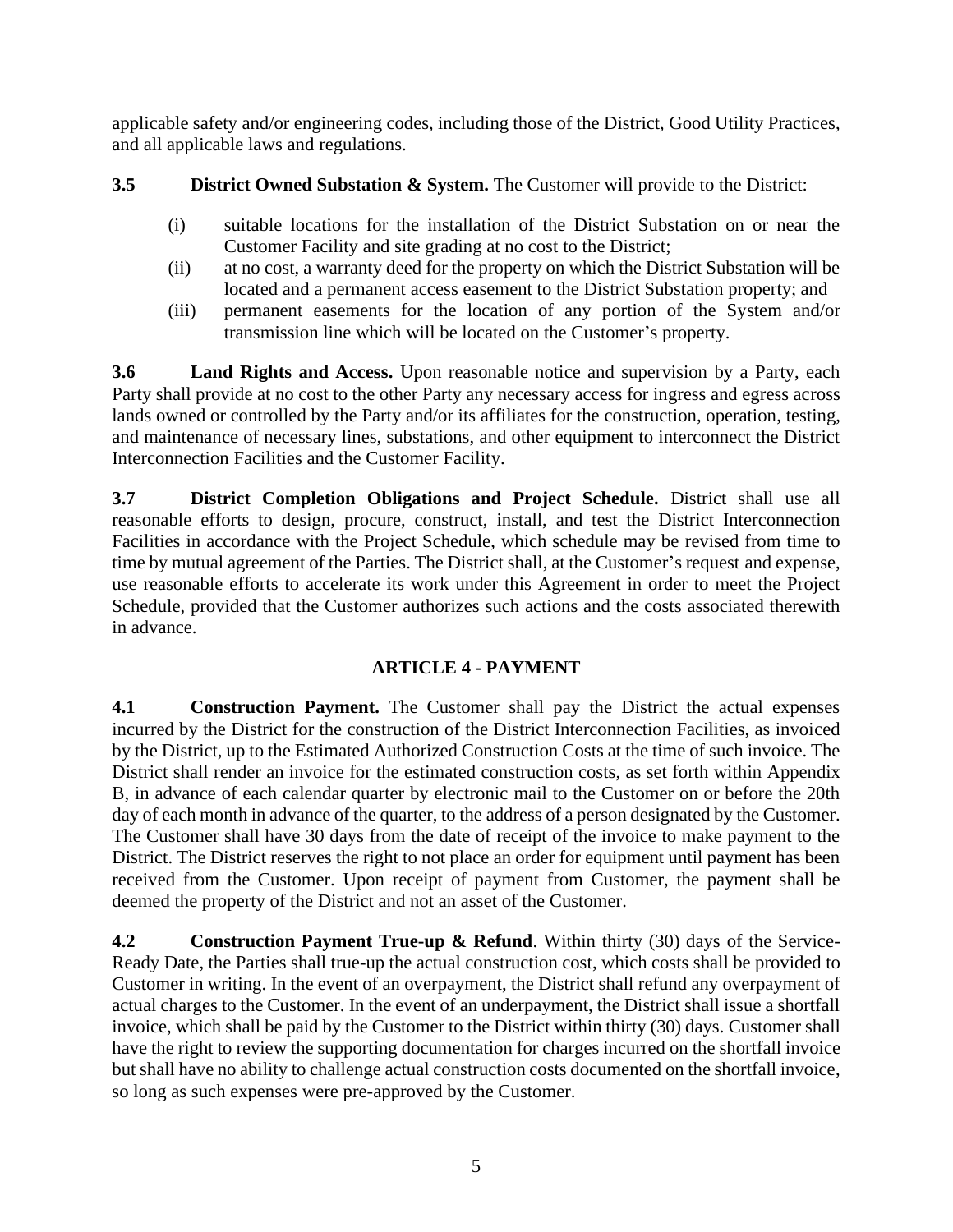**4.3 Facilities Charge.** Upon completion of construction of the District Interconnection Facilities, Customer must direct the District to energize the Interconnection Facilities. If Customer has not directed the District to energize the facilities within thirty (30) days from the Service-Ready Date, Customer shall be charged a Facilities Charge from that date until the In-Service-Date. The District shall set forth the calculation of the Facilities Charge in Appendix B. The District shall render an invoice in advance of each month by electronic mail to the Customer on or before the 15th day of each month in, to the address of a person designated by the Customer. The Customer shall have fifteen (15) days from the date of receipt of the invoice to make payment to the District.

## **ARTICLE 5- METERING**

**5.1 General.** Unless otherwise agreed by the Parties, the District, either individually or through its wholesale service provider, shall provide, install, own, operate and/or control suitable metering equipment at or near the Point of Interconnection prior to any operation of the Customer Facility.

## **ARTICLE 6 - FORCE MAJEURE**

**6.1 Notice.** The Party unable to carry out an obligation imposed on it by this Agreement due to Force Majeure shall notify the other Party in writing or by electronic mail or by telephone, followed up in writing, within a reasonable time after the occurrence of the cause relied on.

**6.2 Duration of Force Majeure.** Except as set forth in Section 6.3, no Party shall be considered in breach or default as to any obligation under this Agreement if prevented from fulfilling the obligation due to an event of Force Majeure. A Party shall not be responsible for any non-performance or be considered in breach or default under this Agreement due to Force Majeure whether occurring on the System, the Customer Facility, the District Interconnection Facilities, or any connecting electric generating, transmission, or distribution system affecting or interconnected to the Party's System. A Party shall be excused from whatever performance is affected only for the duration of the Force Majeure and while the Party exercises reasonable efforts to alleviate such situation. As soon as the non-performing Party is able to resume performance of its obligations excused as a result of the occurrence of Force Majeure, such Party shall give prompt notice thereof to the other Parties.

**6.3 Obligation to Make Payments.** Any Party's obligation to make payments for services incurred, as set forth in Article 4, shall not be suspended by Force Majeure.

## **ARTICLE 7 – TERMINATION AND PAYMENT OF COSTS**

**7.1 Customer Right to Terminate.** The Customer may terminate this Agreement for any reason whatsoever by providing a minimum of five (5) days written notice of termination to the District.

**7.2 District Right to Terminate.** The District may terminate this Agreement if the In-Service-Date has not been met or is delayed, at no fault of the District, for a period of more than thirty-six (36) months. The District shall provide Customer with thirty (30) days written notice of termination.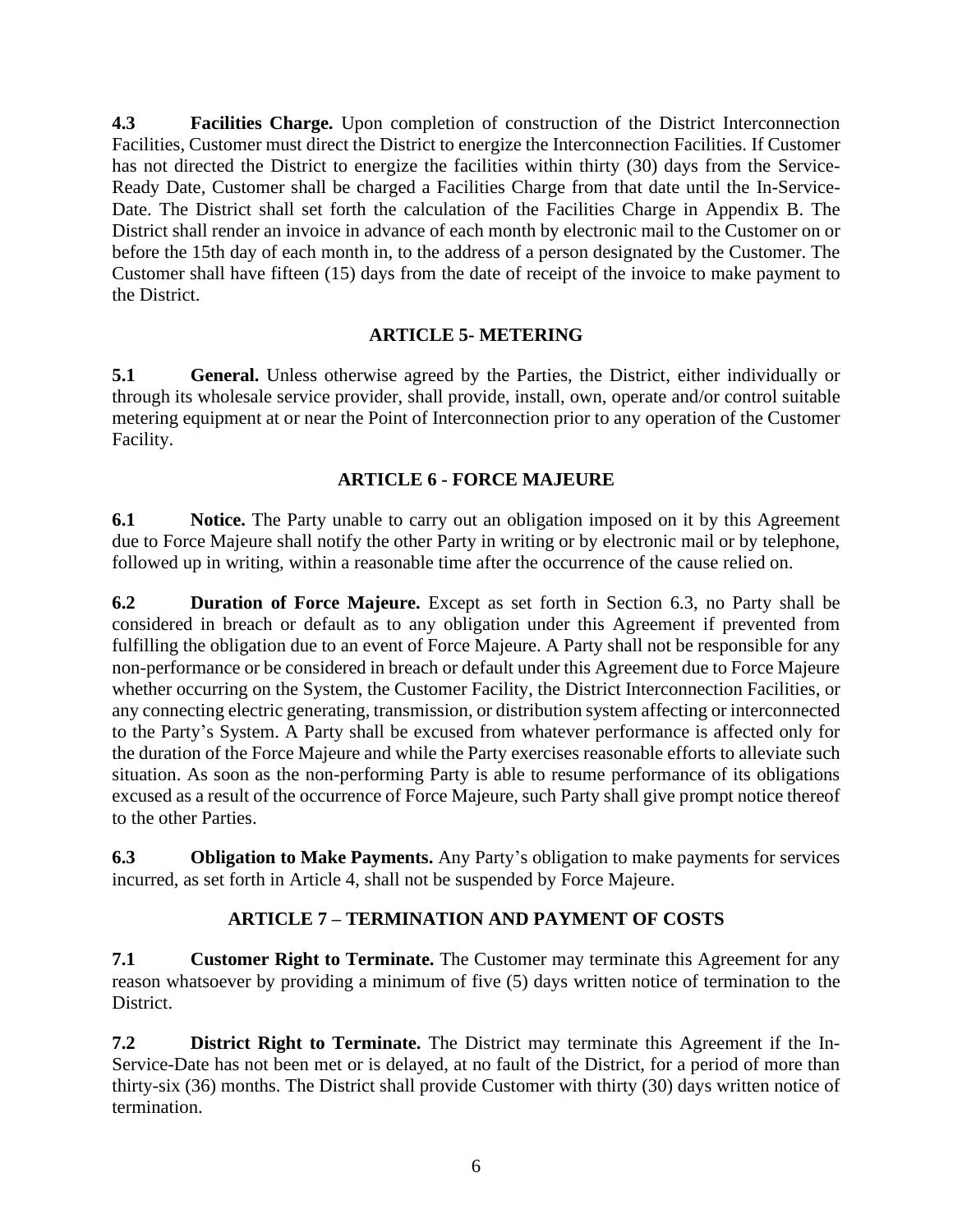**7.3 Termination Payments.** If this Agreement is terminated by the Customer before the In-Service-Date, the Customer shall pay to the District the aggregate of the following costs:

- (i) actual costs and expenses, including all internal costs, incurred by the District up to the date of termination plus any amounts relating to commitments for future work in respect of the District Interconnection Facilities for which the District is liable (including but not limited to purchase cancellation penalties, restock charges or any other actual costs incurred by the District in its good faith effort to meet the requirements of this Agreement), up to the Estimated Authorized Construction Costs, less any payments made to date by the Customer;
- (ii) any reasonable costs incurred in winding up the work;
- (iii) any reasonable costs incurred in removing facilities already installed;
- (iv) any reasonable costs incurred in respect of the construction demobilization;
- (v) and three (3) years of Facilities Charges, as calculated on Appendix B; and
- (vi) charges assessed, if any, by the bulk transmission system operator related to the District Interconnection Facilities which are payable by the District.

Upon termination of this Agreement, the District shall use all reasonable efforts to mitigate and minimize the actual construction related fees, costs, and expenses paid or incurred by the District, including, without limitation, selling, or reusing any uninstalled equipment or facilities. To the extent District's mitigation efforts results in the District's receipt of money from third parties for the purchase of any equipment or facilities related hereto within the 12 months immediately following the date of termination, District agrees to credit Customer the amount of any such money received by District, or where, within the District's sole discretion, equipment is utilized by District within 12 months for an unrelated project, the fair market value of such equipment at the time of reutilization.

**7.4 Payment.** For any amount payable by the Customer to the District pursuant to Section 7.2 to this Agreement, the District shall render an invoice by electronic mail to the Customer, with return receipt requested, to the address of a person designated by the Customer. All amounts due and payable shall be paid to the District by electronic funds transfer in US Dollars within 30 days from the date the Customer receives the invoice. If the  $30<sup>th</sup>$  day falls on a non-business day, payment shall be due on the immediately preceding business day. The proceeds of any sale or the value of any reused equipment or facilities under Section 7.2 shall be credited to the Customer on the invoice issued pursuant to this Section 7.3.

**7.5 Failure to Pay.** Failure to pay within 30 days shall be an event of default of this Agreement. Following the occurrence of an event of default, the District may, at its sole option, give written notice to the Customer specifying the same. The Customer shall be entitled thirty (30) days after receipt of such notice within which to cure any default. If Customer fails to cure such default within thirty (30) days, the District may terminate this Agreement.

**7.6 Mitigation in Failure to Pay Scenario.** In the event the District terminates pursuant to Sections 7.2 or 7.5, the Customer shall be invoiced and required to pay for all charges set forth in Section 7.3(i)-(vi).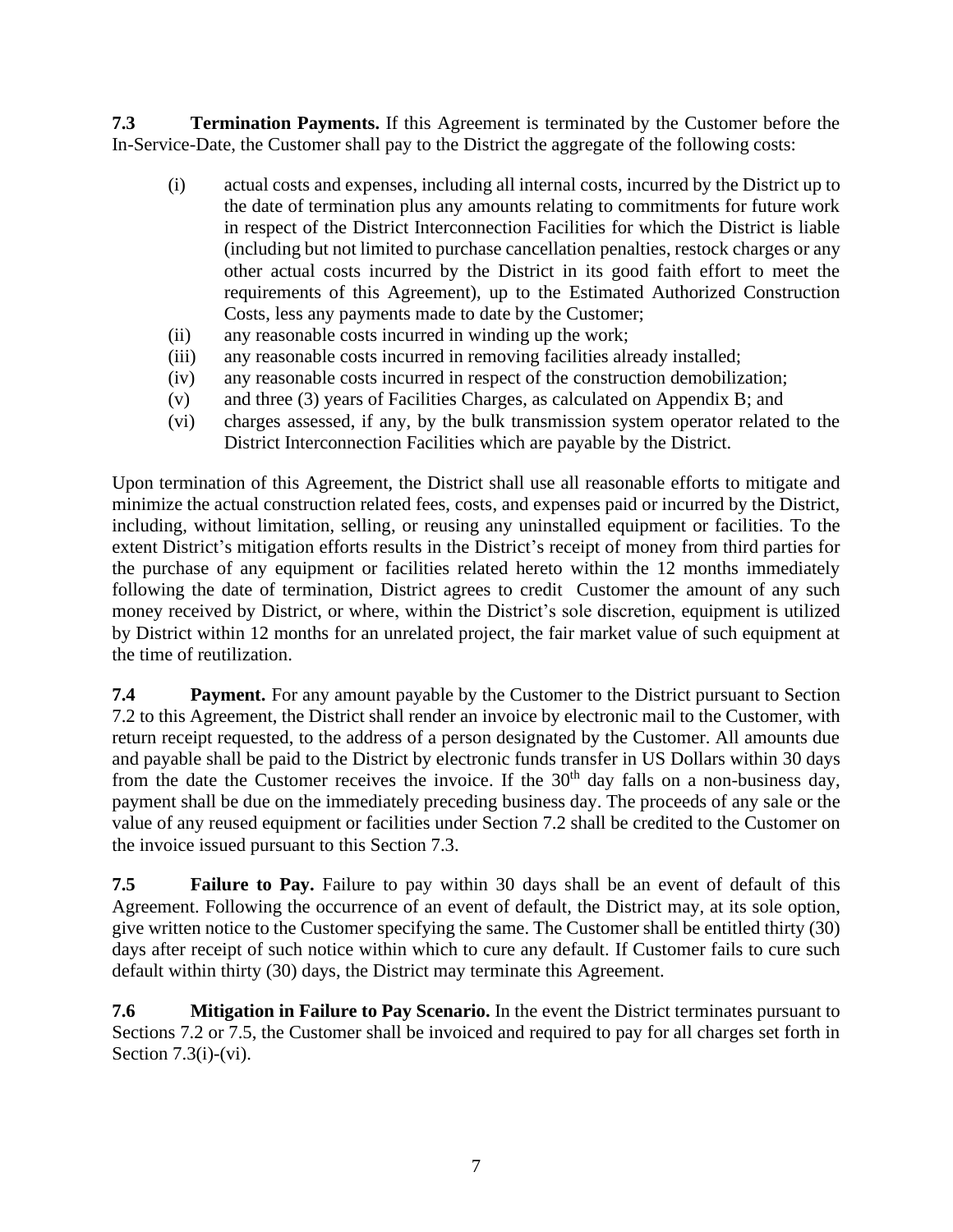## **ARTICLE 8 - ASSIGNMENT**

**8.1 General Provision**. Neither Party may assign any of its rights or transfer, or purport to transfer, any of its obligations hereunder without the prior written consent of the other Party, which consent shall not be unreasonably withheld.

## **ARTICLE 9 – INDEMNITY**

**9.1 Reciprocal Responsibility.** Each Party shall be responsible for its own facilities and personnel provided or used in the performance of this Agreement. Neither Party shall be responsible to the other Party for damage to or loss of any property (real or personal), wherever located, unless the damage or loss is caused by the negligence, gross negligence, willful acts, or willful omissions of a Party's officers, employees, or agents, in which case the damage or loss shall be borne by the responsible Party. Notwithstanding the above, neither Party shall be responsible or liable to the other Party, or to any other Party for any indirect, special, or consequential damages, or for lost revenues, lost wages, lost profits, lost business or lost business opportunities, other than as may be required pursuant to this Agreement.

**9.2 District Indemnification.** Subject to the limitations of liability in Paragraph 9.1 above, the Customer agrees to indemnify and hold harmless the District and its directors, officers, managers, employees, agents, representatives, affiliates, attorneys, successors and assigns from and against any third-party claims resulting from the Customer's negligence, gross negligence, willful acts, or willful omissions in connection with the design, construction, installation, operation, or maintenance of any of the Customer Owned Facilities. Notwithstanding the above, the Customer shall not be liable to any third party, nor have the obligation to indemnify the District, for any third-party claims relating to or for special, indirect, incidental, punitive, or consequential damages including, but not limited to, lost wages, lost revenues, lost profits, lost business or lost business opportunities, other than those damages required by this Agreement.

**9.3 Customer Indemnification.** Subject to the limitations of Paragraph 9.1 above, the District agrees to indemnify and hold harmless the Customer and its directors, officers, managers, employees, agents, representatives, affiliates, attorneys, successors, and assigns from and against any third-party claims resulting from District's negligence, gross negligence, willful acts or willful omissions in connections with the design, construction, installation, operation or maintenance of the District-Owned Facilities. Notwithstanding the above, the District shall not be liable to any third party, nor have the obligation to indemnify the Customer, for any third-party claims relating to or for special, indirect, incidental, punitive, or consequential damages including, but not limited to, lost wages, lost revenues, lost profits, lost business, or lost business opportunities, other than those required by this Agreement.

## **ARTICLE 10 - NOTICE**

**10.1** Any notice, demand, or request required or permitted to be given by a Party to the other and any instrument required or permitted to be tendered or delivered by a Party in writing to the other may be so given, by depositing the same with U.S. Postal Service with postage prepaid, for transmission by certified or registered mail, addressed to the Party, or personally delivered to the Party at the addresses set out below. Any notice or request required or permitted to be given by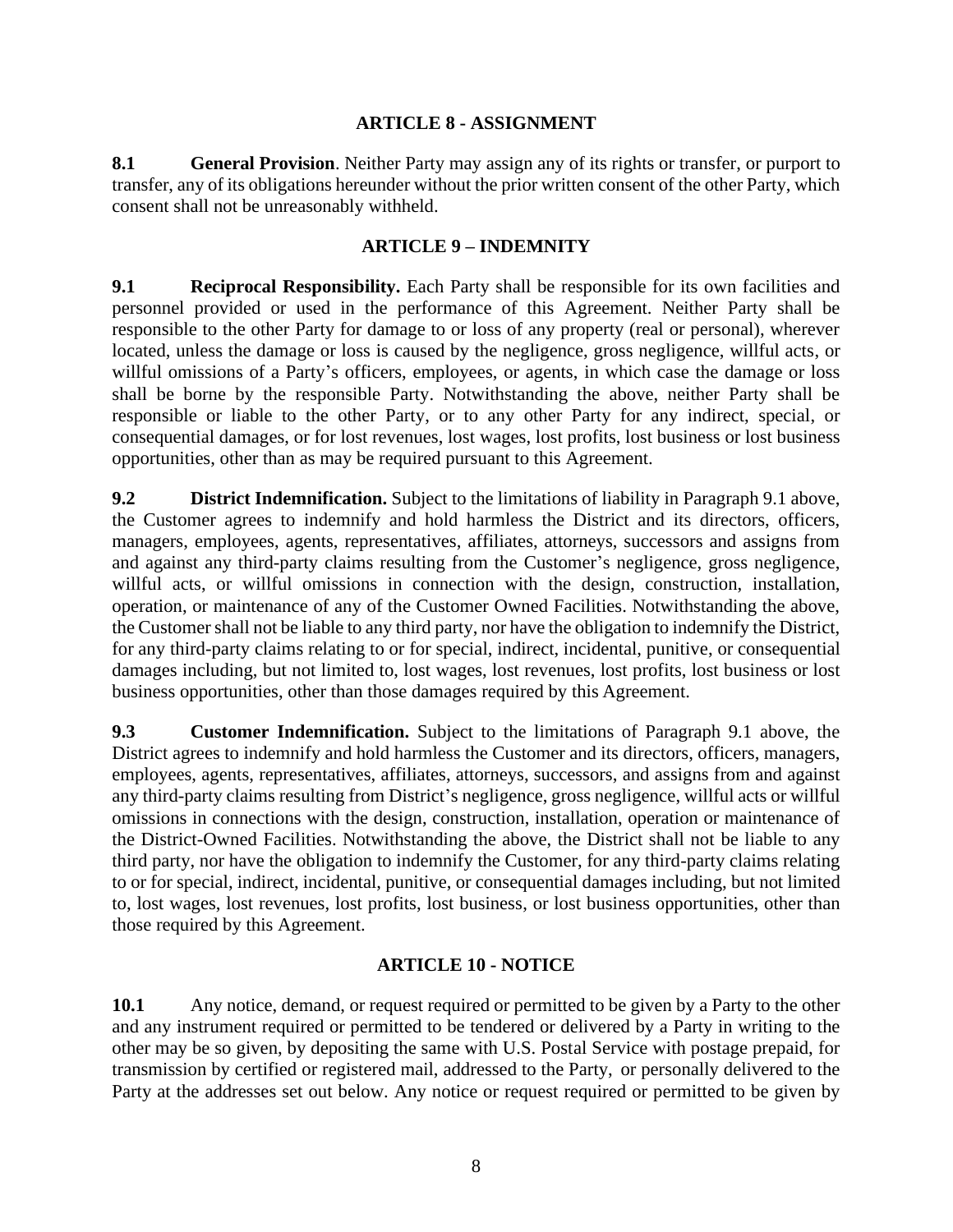either Party to the other and not required by this Agreement to be given in writing may be so given by telephone or by facsimile or e-mail to the facsimile numbers and e-mail addresses set out below.

| To District:      | <b>Butler Public Power District</b>      |  |  |
|-------------------|------------------------------------------|--|--|
| Address:          | 1331 4th St. David City, Nebraska 68632  |  |  |
|                   |                                          |  |  |
| <u>Telephone:</u> | 402-367-3081                             |  |  |
| Facsimile:        | 402-367-6114                             |  |  |
| E-mail Address:   | butler@butlerppd.com                     |  |  |
| To Customer:      | <b>TransCanada Keystone Pipeline, LP</b> |  |  |
|                   | Attention:                               |  |  |
| Address:          | 450 1 <sup>st</sup> Street NW            |  |  |
|                   | Calgary, AB, Canada T2P 5H1              |  |  |
| Telephone:        |                                          |  |  |
| Facsimile:        |                                          |  |  |
| E-mail Address:   |                                          |  |  |

## **ARTICLE 11 - MISCELLANEOUS**

**11.1 Waiver.** Any waiver at any time by a Party of its rights with respect to a default under this Agreement, or with respect to any other matters arising in connection with this Agreement, shall not be deemed a waiver or continuing waiver with respect to any subsequent default or other matter.

**11.2 Governing Law.** The validity, interpretation, and performance of this Agreement and each of its provisions shall be governed by the laws of **Nebraska** without regard to the conflicts of law provisions.

**11.3 Amendments.** This Agreement may be amended by and only by a written instrument duly executed by the Parties. Upon satisfaction of all applicable laws and regulations, an amendment to this Agreement shall become effective and a part of this Agreement.

**11.4 Entire Agreement.** This Agreement constitutes the entire agreement among the Parties hereto with reference to the subject matter hereof and supersedes all prior oral and written communications pertaining hereto, except as specifically incorporated herein.

**11.5 Counterparts.** This Agreement may be executed in any number of counterparts, and each executed counterpart shall have the same force and effect as an original instrument.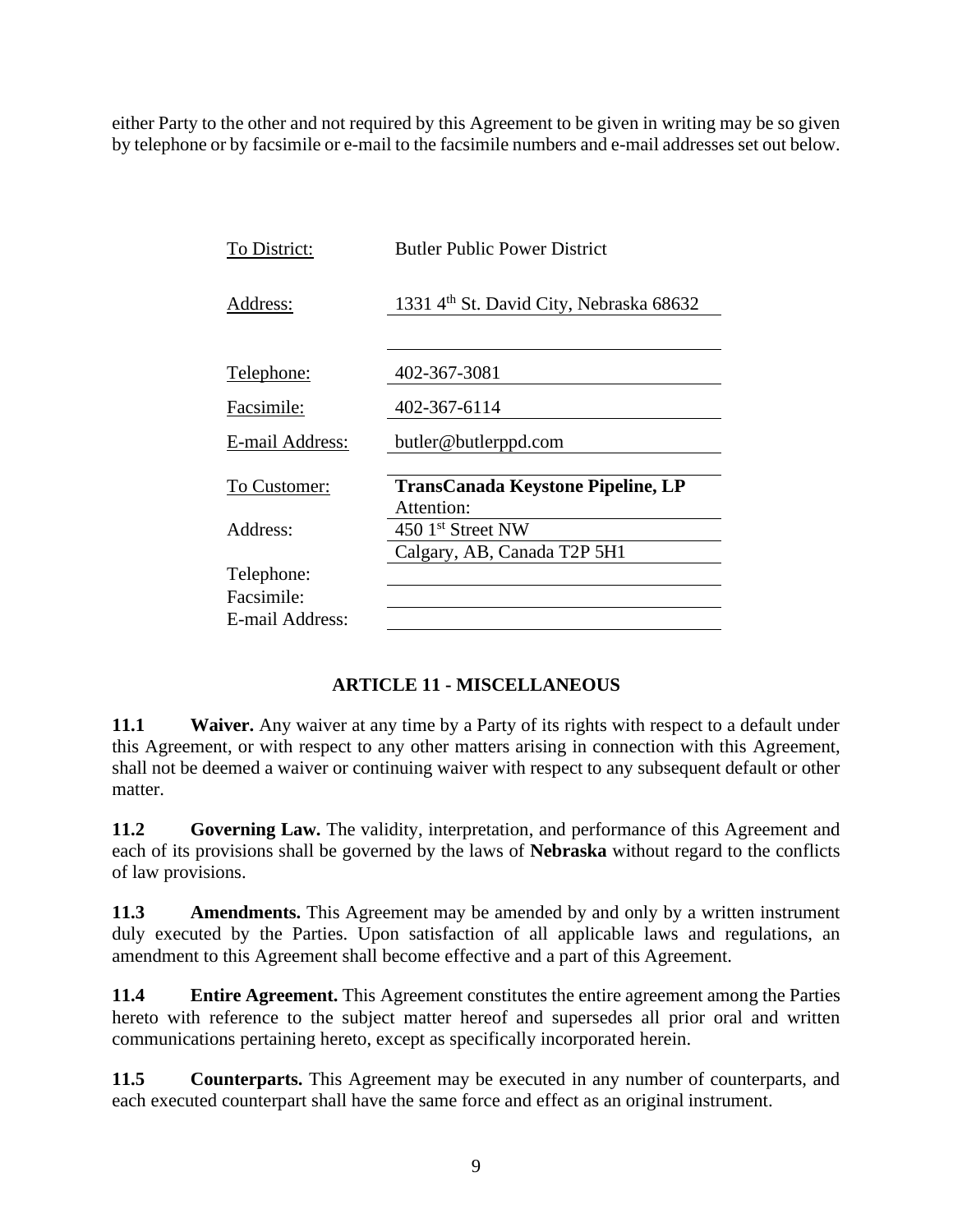**11.6 Binding Effect.** This Agreement and the rights and obligations hereof, shall be binding upon and shall inure to the benefit of the successors and assigns of the Parties hereto.

**11.7 Conflicts.** In the event of a conflict between the body of this Agreement and any attachment, appendix or exhibit hereto, the terms and provisions of the body of this Agreement shall prevail and be deemed to be the final intent of the Parties.

**11.8 Further Assurances**. Each of the Parties hereto shall from time to time and at all times from and after the date hereof, without further consideration do all such further acts and execute and deliver all further agreements and other documents and instruments as may be reasonably necessary to give effect to this Agreement or to otherwise give effect to the provision of this Agreement.

**11.9 Regulatory Requirements**. Each Party's obligations under this Agreement shall be subject to its receipt and the continued effectiveness of any required approval or certificate from one or more governmental authorities in the form and substance satisfactory to the receiving Party, or the Party making any required filings with, or providing notice to, such governmental authorities, and the expiration of any time period associated therewith. Each Party shall in good faith seek these other approvals as soon as is reasonably practicable. However, nothing within this Paragraph 11.9 shall relieve Customer of its obligation to make payment for services provided by the District. Furthermore, District shall have no responsibility to challenge, appeal or otherwise dispute any Governmental Authority over any subject matter relating to this project.

**IN WITNESS WHEREOF,** the Parties hereto have caused this Agreement to be duly executed by their duly authorized officers or agents on the day and year first above written.

| TRANSCANADA KEYSTONE PIPELINE,<br>LP, By its general partner TransCanada<br>Keystone Pipeline GP, LLC |
|-------------------------------------------------------------------------------------------------------|
| By:                                                                                                   |
| Name:                                                                                                 |
| Title:                                                                                                |
| By:                                                                                                   |
| Name:                                                                                                 |
| Title:                                                                                                |
| <b>PUBLIC POWER DISTRICT</b>                                                                          |

By: Name: Title: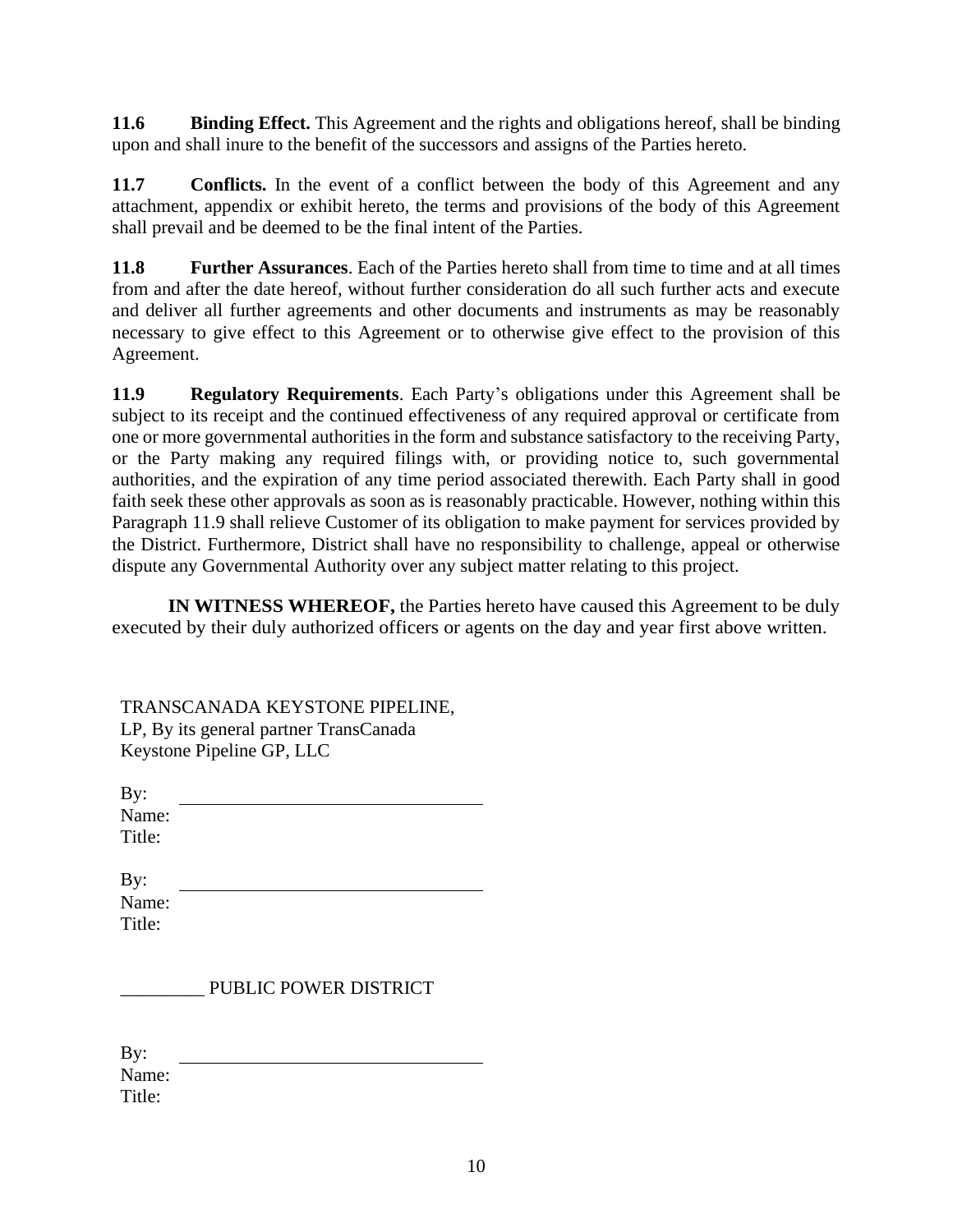## **APPENDIX A**

#### **Diagram of the District Interconnection Facilities and Point of Interconnection**

This Appendix A is a part of the Interconnection Construction Agreement between the Customer and the District.

## **1.1 District Interconnection Facilities to be constructed by the District include the following:**

- (i) the District Substation;
- (ii) metering equipment;
- (iii) Sub-Transmission line;

## **1.2 Diagram of Point of Interconnection**

Please see attached.